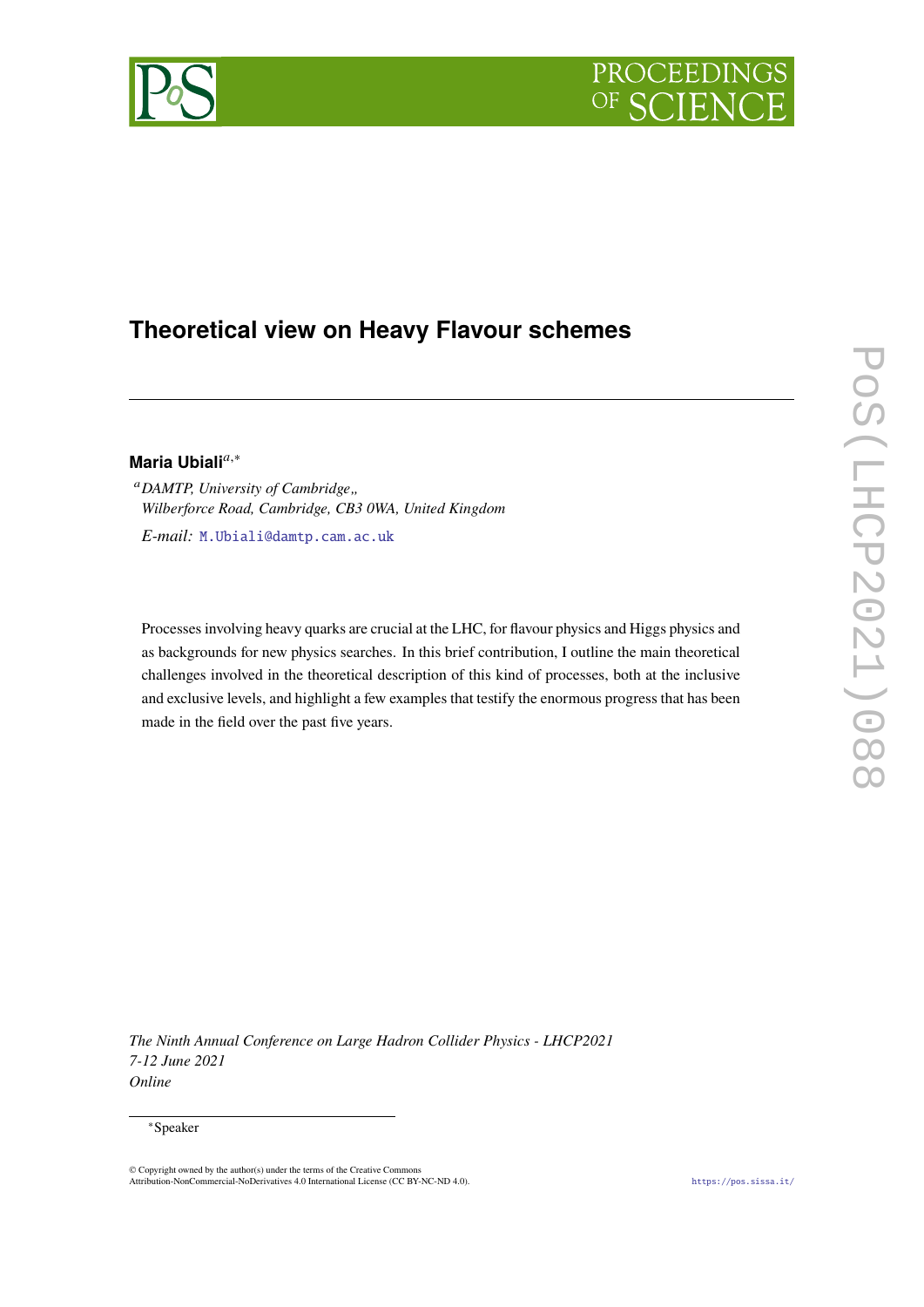Processes featuring heavy quarks either in the initial or final states are a natural playground to test our understanding of perturbative Quantum Chromodynamics (QCD) in the presence of several energy scales. There are at least two scales that enter these processes: the heavy-quark mass  $$ and the (invariant) mass  $M$  of the particle(s) produced along with the heavy quark. Large collinear logarithms of the ratio  $M/m$  may jeopardise the convergence of the perturbative expansion of theoretical predictions. Fortunately, the impact of these logarithmic contributions can be controlled by resumming them to all orders in the strong coupling constant, via a scheme in which the heavy quark mass  *is neglected at the level of the matrix element. Such a scheme is often referred to as* massless or five-flavour scheme (5FS), in case the heavy quark is identified with the bottom quark. As far as heavy quarks in the initial state are concerned, this procedure amounts to introducing a suitable parton distribution function (PDF) for the heavy quark. An analogous procedure for heavy quarks in the final state involves the use of fragmentation functions. The resummation of powers of  $log(M/m)$  in a 5FS is performed by solving the DGLAP evolution equations, at the price of discarding power corrections of  $O(m^2/M^2)$ , and thus of yielding less accurate theoretical predictions for the observables related to the heavy-quark degrees of freedom. A scheme in which the heavy quark is produced at the matrix-element level and is not treated on the same footing as the light quarks is dubbed as massive scheme or four-flavour scheme (4FS). In this scheme, the potentially large collinear logarithms are not resummed to all orders, however they appear orderby-order in the perturbative expansion.

In Refs. [1, 2] it was shown that processes in which the heavy quarks (more specifically bottom quarks) are dominantly produced via initial-state (space-like) splittings, the theoretical predictions in 4FS are typically not spoiled by initial-state collinear logarithms. This is due to two main factors, one of dynamical and the other of kinematical origin. The first is that the effects of the resummation of the initial-state collinear logarithms are relevant mainly at large  $x$  and, in general, keeping only the explicit logs appearing at next-to-leading order (NLO) in the 4FS is a good approximation. The second reason is that the scale which appears in the collinear logarithms turns out to be proportional to the hard scale of the process but is suppressed by universal phase space factors that, at hadron colliders, reduce the size of the logarithms for processes taking place. This result makes it not only possible, but also advisable – owing to the better perturbative description of the differential observables involving the heavy quark(s) – to employ the 4FS for the exclusive description of these processes. This has been shown explicitly to be the case for several processes including single-top production [3, 4], bottom-initiated Higgs production [5, 6] and bottom-initiated  $Z/\gamma$ production [7, 8], and also for BSM processes, such as heavy charged Higgs boson production in a two-Higgs doublet model or in supersymmetry [9, 10]. On the other hand, the calculations of the total cross sections in the 5FS display a faster perturbative convergence and exhibit a smaller scale uncertainty associated with missing higher orders.

In this contribution, I briefly summarise the current status of our understanding of processes involving heavy flavours and highlight some of the recent progress in their theoretical calculation, both at the level of inclusive and exclusive observables.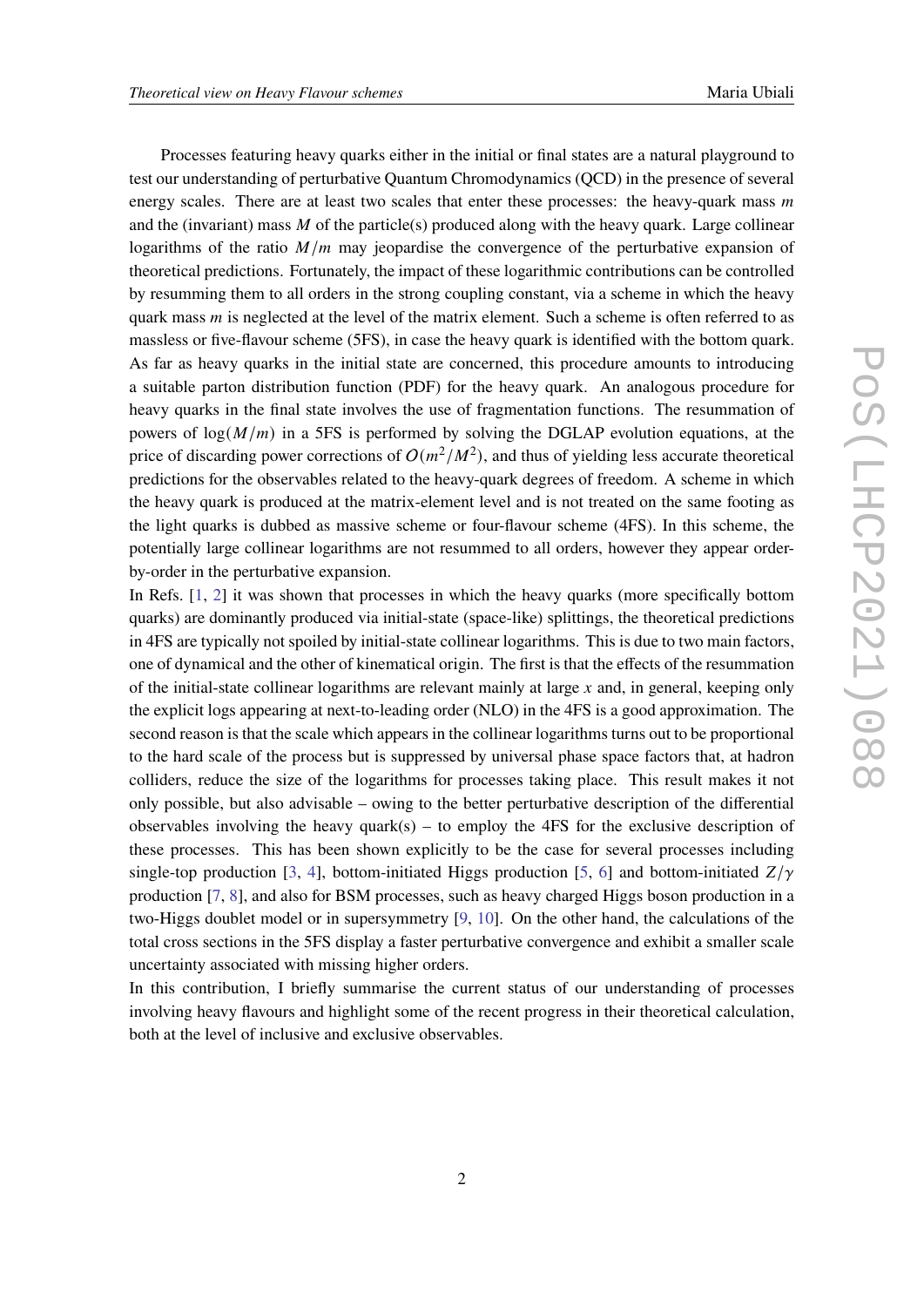#### **1. Matched calculations for inclusive observables**

Methods that combine the 4F and the 5F schemes, retaining the advantages of both, are widely available. A well-known approach is FONLL, which is based on standard QCD to match 4FS and 5FS calculations at all orders and for all processes, matching fixed order calculation at  $N<sup>p</sup>LO$  with DGLAP resummed  $N<sup>q</sup>LL$ . First devised for the transverse momentum spectrum of bottom quarks produced in hadronic collisions [12], the FONLL scheme has been extended to the matching of Deep-Inelastic-Scattering cross sections [13] and subsequently applied to the computation of the total cross section for Higgs and  $Z$  production in bottom-quark fusion [14, 15]. In these studies it was observed that the 4FS calculations have a very mild dependence on the factorisation scale, while the dependence on the renormalisation scale is much stronger. Moreover, the choice of a lower factorisation scale in both the 5FS and 4FS calculations helps improving the perturbative stability of the 4FS calculations and brings the predictions in the two schemes closer to each other. On the other hand, while the perturbative expansion is not very stable in the 4FS, increasing the perturbative order of the 4FS calculation in the FONLL matched calculation yields remarkably stable results. Overall the FONLL results end up being much closer to the 5FS and to the experimental data. Quite recently, in Ref. [16], the FONLL scheme has been used to combine analytic results for the 5FS partonic cross sections for the production of a Higgs boson via the fusion of two bottom quarks at  $N<sup>3</sup>$ LO in QCD perturbation theory with NLO accurate predictions in the 4FS that include the full bottom quark mass dependence, by appropriately removing any double-counting stemming from contributions included in both predictions. While the difference between this state-of-the-art matched calculation and the 5FS results is not large in absolute value, it becomes rather significant when compared to the very small 1% theory uncertainty of the 5FS  $N<sup>3</sup>LO$  calculation [17].

#### **2. Matched calculations for exclusive observables**

Prior to recent developments that will be highlighted in this section, matched 4FS and 5FS calculations were not available for generic exclusive observables. A practical recipe that was typically suggested was to use the 4FS for the prediction of the shapes of differential distributions that are sensitive to the bottom quark kinematics, while using the less scale-dependent 5FS calculation for the prediction of the total cross section, hence of the normalisation of the distributions. This suggestion was motivated by the strong dependence on Parton Shower (PS) models that was often observed in the 5FS exclusive calculations [5, 9]. Another simple option that has been investigated in [18] is to switch from 4FS to 5FS at a b-quark matching scale  $\mu_b > m_b$ , so that the switching between the 4FS and the 5FS takes place in a region where neither the mass effects nor the resummation of collinear logs are crucial. In practice one may choose the value (or functional form) of the factorization scale  $\mu_F$  and decide on the value of the matching scale  $\mu_b$ . Then, events with kinematics for which  $\mu_F < \mu_b$  are computed in the 4FS scheme and full mass dependence is to be retained; events with kinematics for which  $\mu_F > \mu_b$  are to be evaluated in a 5FS and the bottom mass  $m_b$  is set to zero. Clearly the procedure does yield discontinuities in the theoretical predictions, that are however within experimental error.

In the past five years, several new ideas have been developed to match 4FS and 5FS at the level of exclusive observables. In this contribution, I briefly highlight two of those, while I point to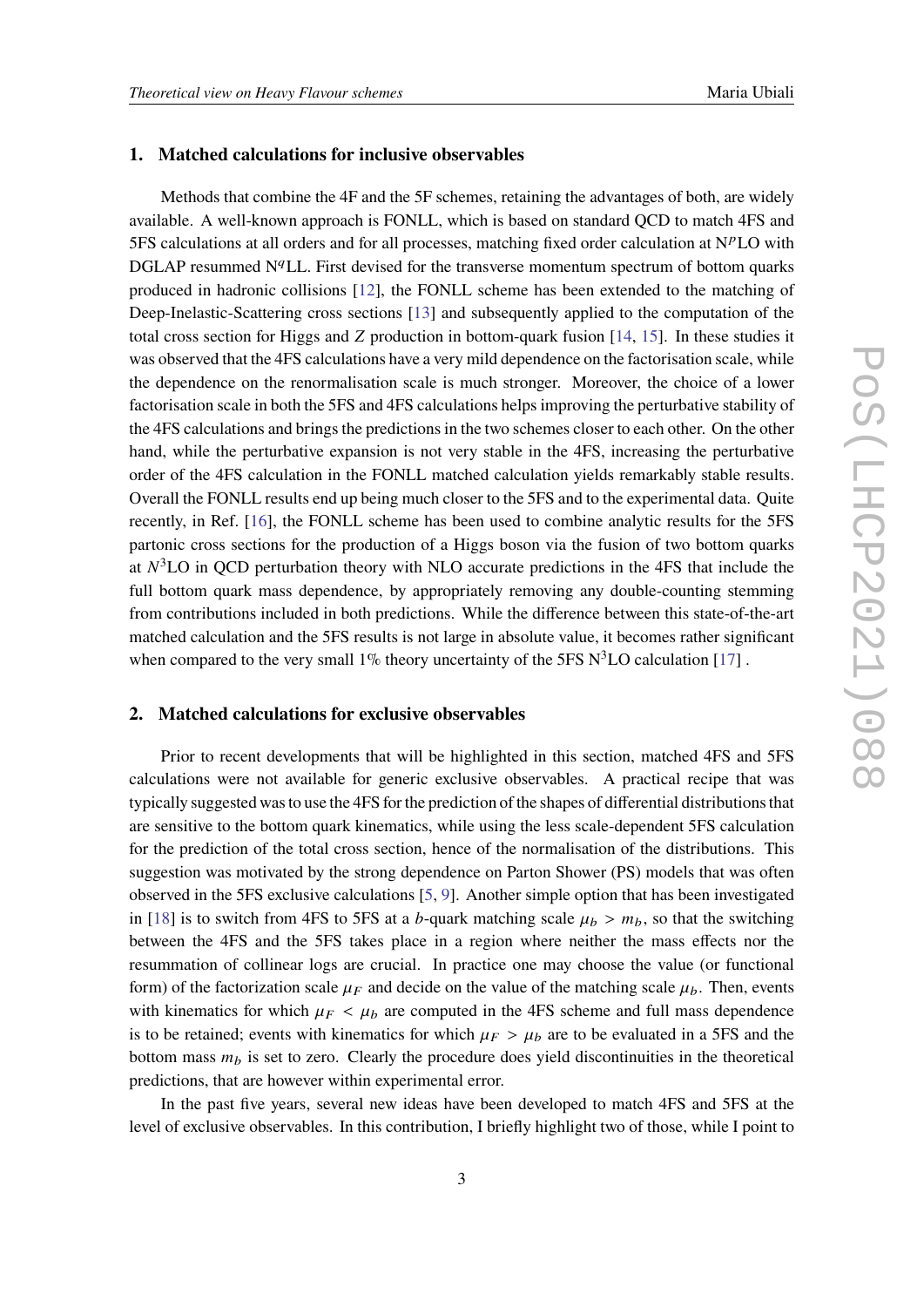Ref. [19] for a methodology based on the idea of vetoing  $B$ -hadrons, and to Refs. [20, 21], for the formulation of a massive  $5FS$  with consistent  $b$ -quark PDFs to be used in association with massive initial states [22]. A promising avenue for matching 4FS and 5FS at the level of exclusive observable is based on multi-jet merging: the simulations in the 5FS are merged with the calculations of the production of b-quark associated final states in the 4FS  $[23]$ . Taking Z and b-quark associated production as a testing ground, the idea is to generate showered events for  $Z + i$ , use clustering to determine whether the core hard process is  $Z + b\bar{b}$  or  $Z + i$ , and throw away events if the core process belongs to the first type. Afterwards, one generates  $Z + b\bar{b}$  events in the 4FS and sums up the two samples, which by construction do not overlap. An alternative methodology was presented in Ref. [24] for the calculation of Z-boson production in association with a b-jet at  $O(\alpha_s^3)$ . The first calculation of a hadronic scattering process involving the direct production of a flavoured-jet at NNLO accuracy in massless QCD was extended by applying FONLL techniques, to also account for the impact of finite heavy-quark mass effects.

### **3. Heavy flavour splitting in the final states**

While initial-state collinear logarithms have been studied in details, the situation is much less clear for processes in which final-state (time-like) splittings into heavy quarks contribute significantly to the process. While the importance of the resummation of collinear logarithms has been partially investigated for  $b \rightarrow bg$  splittings [25], the first assessment of the impact of the collinear logarithms of  $M/m$ , as far as the  $g \to b\bar{b}$  splittings are concerned, was only done in Ref. [26], where the impact of missing powers of  $\log(M/m)$  associated to final-state splittings was estimated by means of fragmentation functions. There the resummation of collinear logarithms was shown to be extremely large. Clearly, while fragmentation functions are the most exclusive observables, the importance of final-state collinear logarithms on a realistic process requires devoted phenomenological studies. If the resummation of these logarithms was found to have a strong impact in relevant observables, such as for example the associated production of top and bottom quark pairs [27], this would point to the need for a matched calculation that could solve the observed discrepancies in the comparison between different NLO calculations performed in the 4FS.

### **4. Conclusions**

Recently, an enormous progress has been made in comparing theoretical predictions obtained in different heavy flavour schemes. For inclusive observables, there exists a general and well-tested framework to match predictions in different schemes, although not yet available for all processes, that points to heavy quark mass effects that are typically small but surely relevant at the current precision level. For exclusive observables many new exciting developments have been achieved, which I highlighted in this contribution. As far as final states are concerned, a better insight on the interplay between parton shower and collinear resummation in final states would be desirable. Studies based on fragmentation functions hint to possible pathologies in the simulation of finalstate  $g \rightarrow b\bar{b}$  splittings at the matrix-element level for exclusive observables. Devoted studies in assessing their impact in realistic processes would shed further light on this highly relevant topic.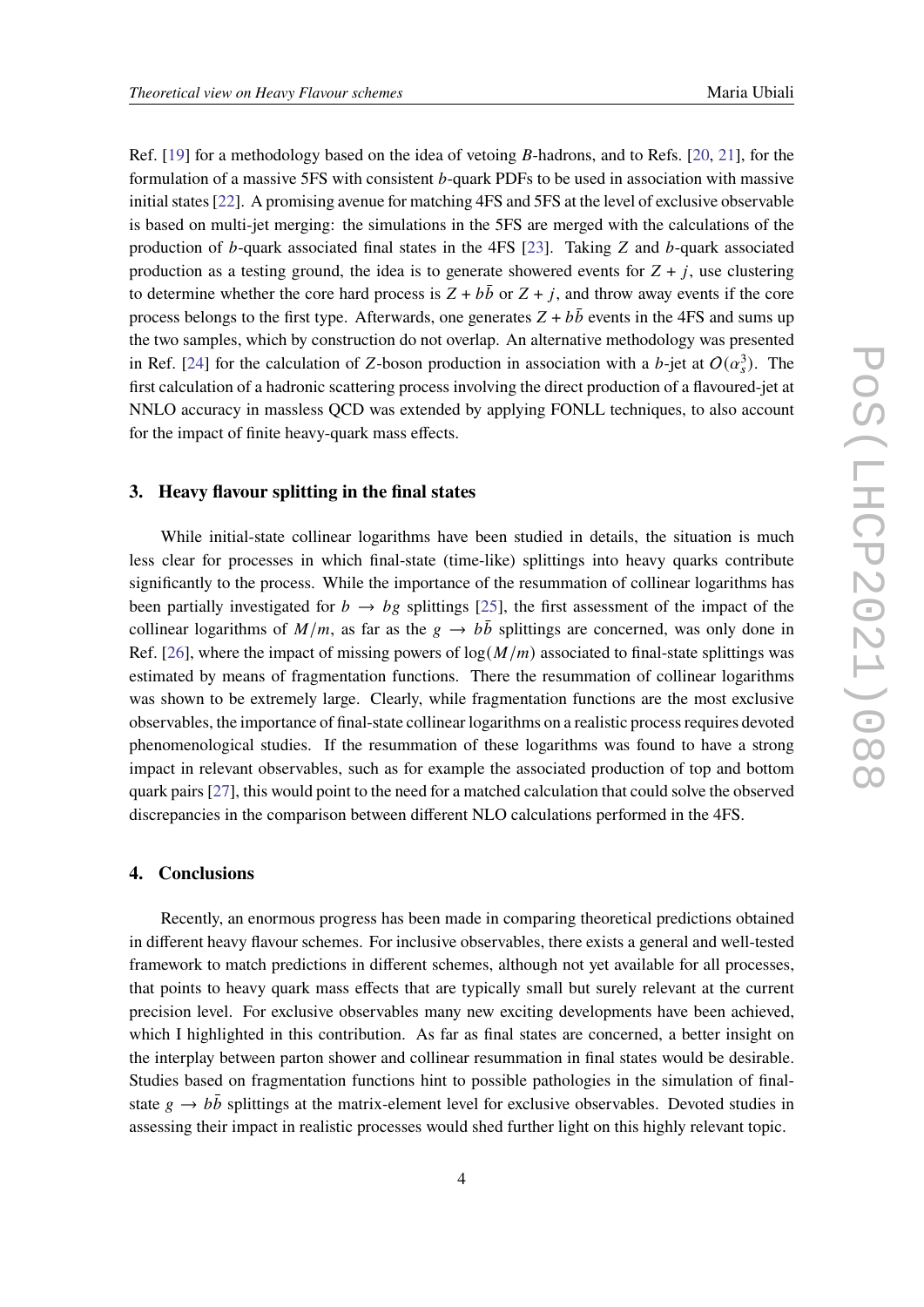#### **References**

- [1] F. Maltoni, G. Ridolfi and M. Ubiali, JHEP **07** (2012), 022 [erratum: JHEP **04** (2013), 095] doi:10.1007/JHEP04(2013)095 [arXiv:1203.6393 [hep-ph]].
- [2] M. Lim, F. Maltoni, G. Ridolfi and M. Ubiali, JHEP **09** (2016), 132 doi:10.1007/JHEP09(2016)132 [arXiv:1605.09411 [hep-ph]].
- [3] J. M. Campbell, R. Frederix, F. Maltoni and F. Tramontano, Phys. Rev. Lett. **102** (2009), 182003 doi:10.1103/PhysRevLett.102.182003 [arXiv:0903.0005 [hep-ph]].
- [4] R. Frederix, E. Re and P. Torrielli, JHEP **09** (2012), 130 doi:10.1007/JHEP09(2012)130 [arXiv:1207.5391 [hep-ph]].
- [5] M. Wiesemann, R. Frederix, S. Frixione, V. Hirschi, F. Maltoni and P. Torrielli, JHEP **02** (2015), 132 doi:10.1007/JHEP02(2015)132 [arXiv:1409.5301 [hep-ph]].
- [6] B. Jager, L. Reina and D. Wackeroth, Phys. Rev. D **93** (2016) no.1, 014030 doi:10.1103/PhysRevD.93.014030 [arXiv:1509.05843 [hep-ph]].
- [7] F. Krauss, D. Napoletano and S. Schumann, Phys. Rev. D **95** (2017) no.3, 036012 doi:10.1103/PhysRevD.95.036012 [arXiv:1612.04640 [hep-ph]].
- [8] F. Febres Cordero and L. Reina, Int. J. Mod. Phys. A **30** (2015) no.16, 1530042 doi:10.1142/S0217751X15300422 [arXiv:1504.07177 [hep-ph]].
- [9] C. Degrande, M. Ubiali, M. Wiesemann and M. Zaro, JHEP **10** (2015), 145 doi:10.1007/JHEP10(2015)145 [arXiv:1507.02549 [hep-ph]].
- [10] C. Degrande, R. Frederix, V. Hirschi, M. Ubiali, M. Wiesemann and M. Zaro, Phys. Lett. B **772** (2017), 87-92 doi:10.1016/j.physletb.2017.06.037 [arXiv:1607.05291 [hep-ph]].
- [11] M. Bonvini, A. S. Papanastasiou and F. J. Tackmann, JHEP **11** (2015), 196 doi:10.1007/JHEP11(2015)196 [arXiv:1508.03288 [hep-ph]].
- [12] M. Cacciari, M. Greco and P. Nason, JHEP **05** (1998), 007 doi:10.1088/1126- 6708/1998/05/007 [arXiv:hep-ph/9803400 [hep-ph]].
- [13] S. Forte, E. Laenen, P. Nason and J. Rojo, Nucl. Phys. B **834** (2010), 116-162 doi:10.1016/j.nuclphysb.2010.03.014 [arXiv:1001.2312 [hep-ph]].
- [14] S. Forte, D. Napoletano and M. Ubiali, Phys. Lett. B **763** (2016), 190-196 doi:10.1016/j.physletb.2016.10.040 [arXiv:1607.00389 [hep-ph]].
- [15] S. Forte, D. Napoletano and M. Ubiali, Eur. Phys. J. C **78** (2018) no.11, 932 doi:10.1140/epjc/s10052-018-6414-8 [arXiv:1803.10248 [hep-ph]].
- [16] C. Duhr, F. Dulat, V. Hirschi and B. Mistlberger, JHEP **08** (2020) no.08, 017 doi:10.1007/JHEP08(2020)017 [arXiv:2004.04752 [hep-ph]].